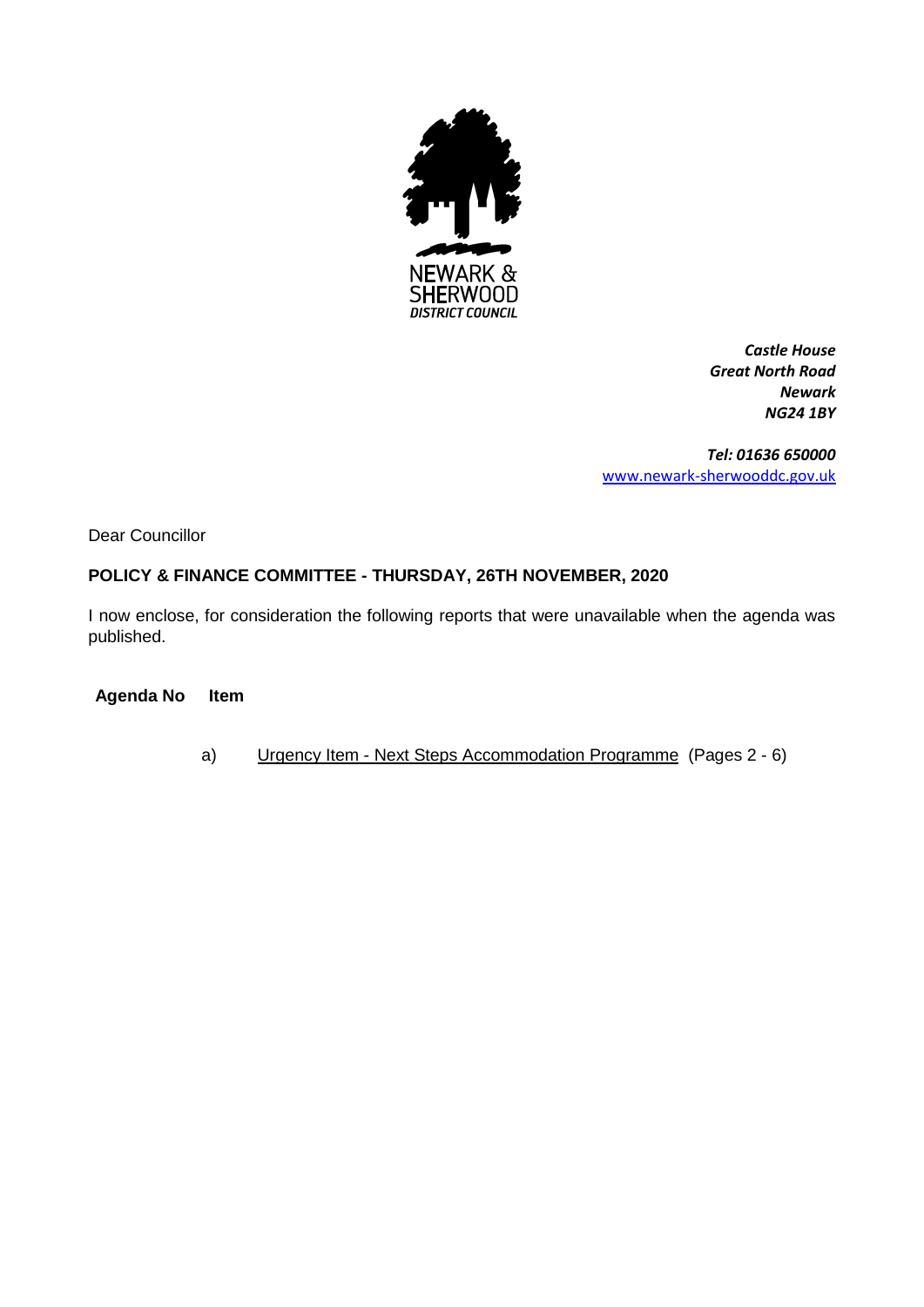## **REPORT RELEASED INTO PUBLIC DOMAIN BY POLICY & FINANCE COMMITTEE – 31.03.22**

## **URGENCY ITEMS - MINUTE OF DECISION (EXEMPT)**

## Delegation arrangements for dealing with matters of urgency

Paragraph 7.2.1 of the Council's Constitution provides that Chief Officers may take urgent decisions if they are of the opinion that circumstances exist which make it necessary for action to be taken by the Council prior to the time when such action could be approved through normal Council Procedures. They shall, where practicable, first consult with the Leader and Chairman (or in their absence the Vice-Chairman) and the Opposition Spokesperson of the appropriate committee. Agenda Page 2 Agenda Item 16a

### **Subject:**

Next Steps Accommodation Programme

### **Appropriate Committee**

Homes & Communities Committee Policy & Finance Committee

**Details of Item** (including reason(s) for use of urgency procedure):

#### **Background Information**

The Ministry of Housing, Communities & Local Government launched the Next Steps Accommodation Programme on the 18 July, 2020. The £266M fund is open for applications from local authorities, with support from local partners, to enable local areas to continue to provide somewhere safe to stay for people experiencing homelessness and engage with the next stage of the Government's COVID-19 Rough Sleeping Response to end rough sleeping for good.

There are two different aspects to the Fund. One aspect is for short term/interim accommodation and the other is for long-term move on accommodation.

#### Short Term/interim Accommodation

This £105M Fund is to be used for immediate support for local authorities and can cover a range of interventions from moves into the private rented sector, to extending or procuring interim accommodation such as hotels or student accommodation and supporting individuals to reconnect with friends or family. The £105M is revenue only and must to be utilised/spent by March 21.

### Longer Term Move-on Accommodation

This £161M Fund for 20/21 (is part of an overall £433m available for the life of this parliament) is to deliver 3,300 units of accommodation and is split in £130M capital funding and £31M revenue funding.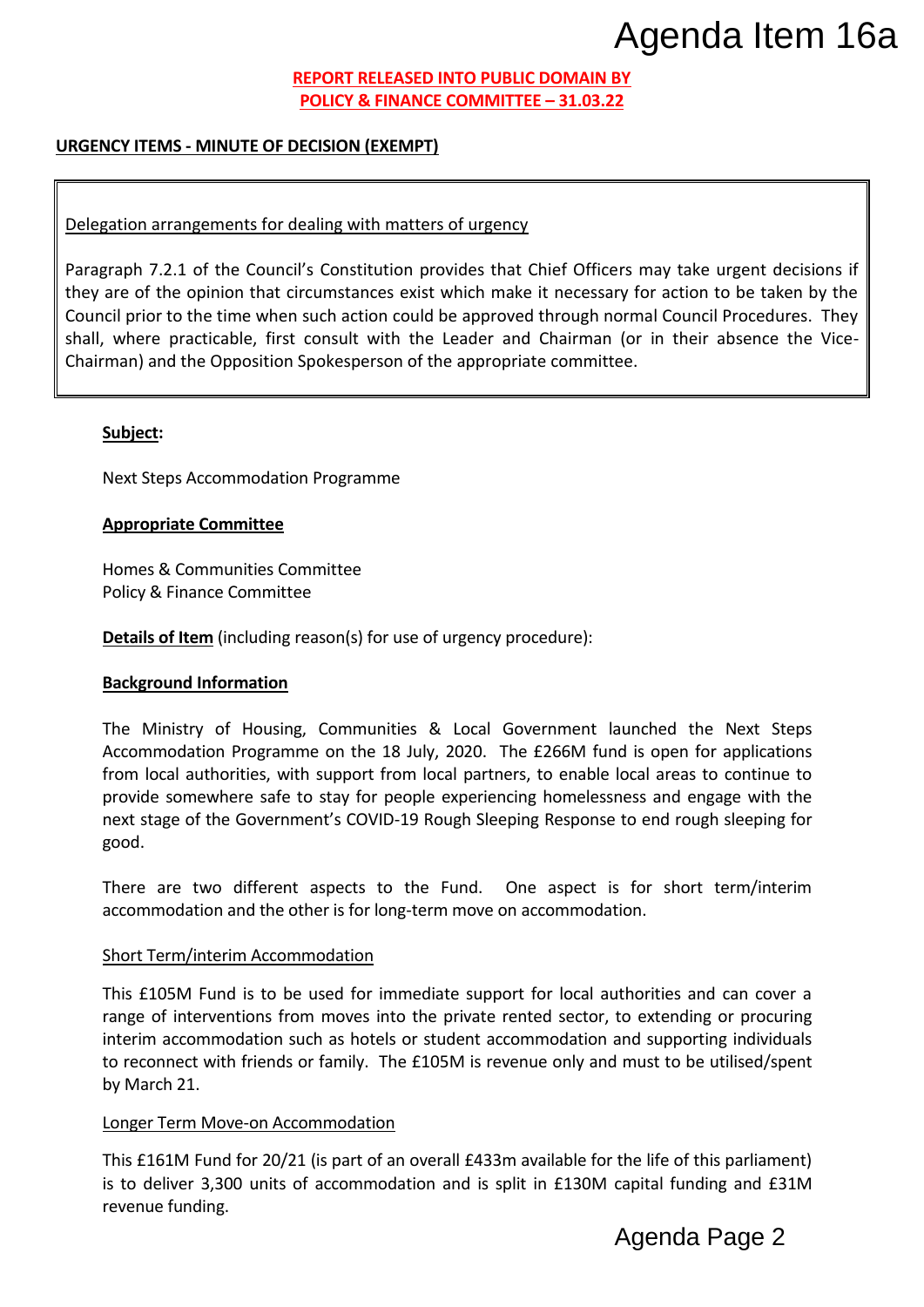Different considerations will apply to the assessment of each aspect of the fund and the deadline for submission was Thursday, 20 August 2020.

The prospectus and recommended proposals were considered by SLT on 28 July 2020 and on 11 August 2020 and approval was given to proceed and submit a bid for both elements of the programme.

On the 17 September 2020, the Council was advised it been successful in securing an initial £22,846 from the £105M short-term revenue fund to deliver its winter provision for rough sleepers.

Formal announcements are still to be made regarding the £161M longer term/move-on accommodation capital fund and the remainder revenue fund.

Officers have worked collaboratively with MHCLG advisors and the Affordable Housing Growth Manager at Homes England on the bid and a phone call was received from an MHCLG Advisors on Monday 28 September 2020 setting out a proposal that requires a response by lunchtime **Wednesday 30th September** – hence the need for this urgency item.

### **Bid Summary and Proposal**

The Councils bid submission requested 80% of the capital costs to purchase the six former alms-houses' adjacent to the retail park on Northgate, Newark and 100% revenue to deliver our vision for addressing rough sleeping and supporting those at risk of rough sleeping, as 'First Steps' accommodation.

However, MHCLG advisors have advised that a 55% capital contribution is looking more favourable. This would require a capital contribution from the Council of approximately £316,800 – please see table below.

| <b>Costs for 'First Steps' Accommodation at Northgate, Newark</b> |                     |
|-------------------------------------------------------------------|---------------------|
| <b>Capital Dwelling Costs</b>                                     |                     |
| 6 Alms-houses                                                     | 670,000             |
| Additional works to properties (to reach                          | 34,000              |
| appropriate EPC standards)                                        |                     |
| <b>Final Costs</b>                                                |                     |
| Total Cost for 6 dwellings                                        | £704,000            |
| <b>Proposed Grant Details</b>                                     |                     |
| MCHLG Contribution at 55% of total costs                          | £387,200            |
| Requires a 45% funding contribution from                          | £316,800            |
| the Council/match funding                                         |                     |
| <b>Revenue Costs</b>                                              |                     |
| Specialist Rough Sleeper Support Worker                           | £8,700 (2020/21)    |
| Post                                                              | £35,000 pa for 3    |
|                                                                   | years               |
|                                                                   |                     |
| <b>Proposed Grant Details</b>                                     |                     |
| *MHCLG Contribution                                               | £28,080 per year    |
| MHCLG Contribution of the 3 year 8 week                           | (2020/21)<br>£4,320 |
|                                                                   |                     |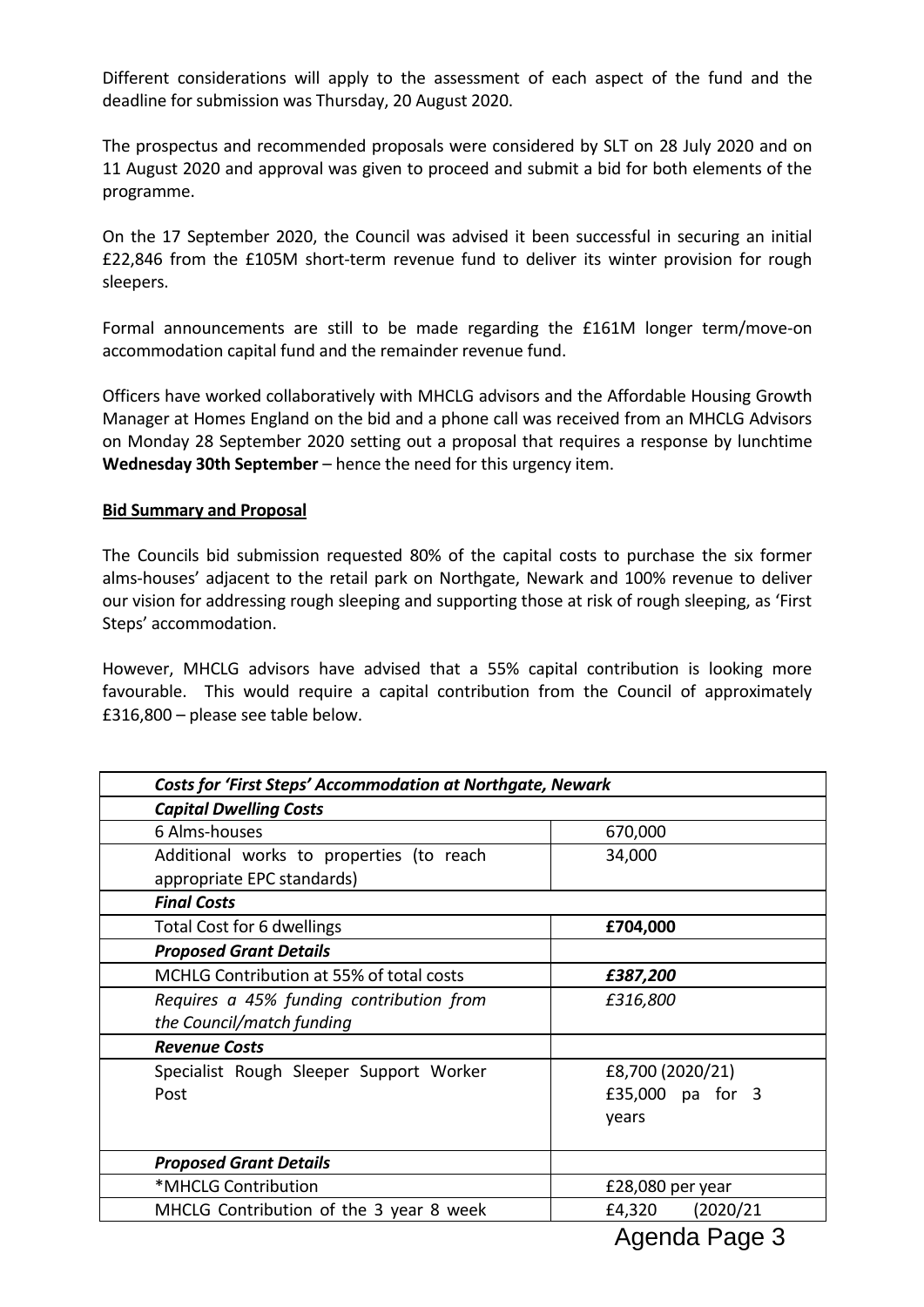| period covered by the bid                                    | 8wks)<br>£28,080 (2021/22)<br>£28,080 (2022/23)<br>£28,080 (2023/24) |
|--------------------------------------------------------------|----------------------------------------------------------------------|
| <b>Total Revenue Contribution for lifetime of</b><br>the bid | £88,560                                                              |

\* In the original bid we requested a FTE support worker to cover the six units of accommodation. In discussions with MHCLG they have advised that their calculations are based on a 0.8 FTE as a full time worker would be expected to cover 8-10 units and therefore their contribution is based on the 0.8.

MHCLG advisors have said that the funding programme is very oversubscribed and authorities in the accepted category have submitted bids of a 30% - 50% share. In Nottinghamshire, the majority of the authorities are likely to receive between 40% and 50% as a maximum and many have indicated already that they will accept this offer. We have managed to negotiate a slightly higher contribution for Newark and Sherwood at 55%.

In relation to the support worker provision it is anticipated that we will work with our Nott's District/Borough colleagues to commission a specialist service provider as part of a wider crosscounty programme, which will feed into the collaborative Rough Sleeper Initiative.

The draft proposals for the delivery of the Councils Homelessness Prevention and Rough Sleeper Strategy for the next 3-year period suggest an expenditure of around £289,500 (requires SLT / Member approval) but it would be sensible to retain some funds in reserves given the anticipated future demand on the service.

# Demand Data Included in the Bid Submission:

The winter night shelter assisted 42 individuals in 2019/20, the majority of which had high and complex support needs such as substance misuse, mental health and/or an offending history and poor previous tenancy history. It was also identified that many of these individuals were not using health care facilities to address new and/or ongoing needs and conditions.

As identified above, many of these individuals were vulnerably housed (sleeping on sofas, living in sheds/garages), but were not known to street outreach teams or the Housing Options Service but all were occasional rough sleepers just not in visible/high traffic areas such as shop doorways.

Based on our average usage of the winter shelter 2019/20, in addition to the numbers picked up under Covid response "Everyone In" and the weekly delta return it is anticipated that any winter provision in Newark and Sherwood for 2020/21 would need to accommodate an average of 13 households per night.

We have submitted the following figures to MHCLG following our annual Rough Sleeper Counts  $2020 - 6$  rough sleepers,  $2019 - 2$  rough sleepers with reduction attributable to successful collaborative work and winter night shelter,  $2018 - 5$  rough sleepers,  $2017 - 4$  rough sleepers, 2016 – 5 rough sleepers).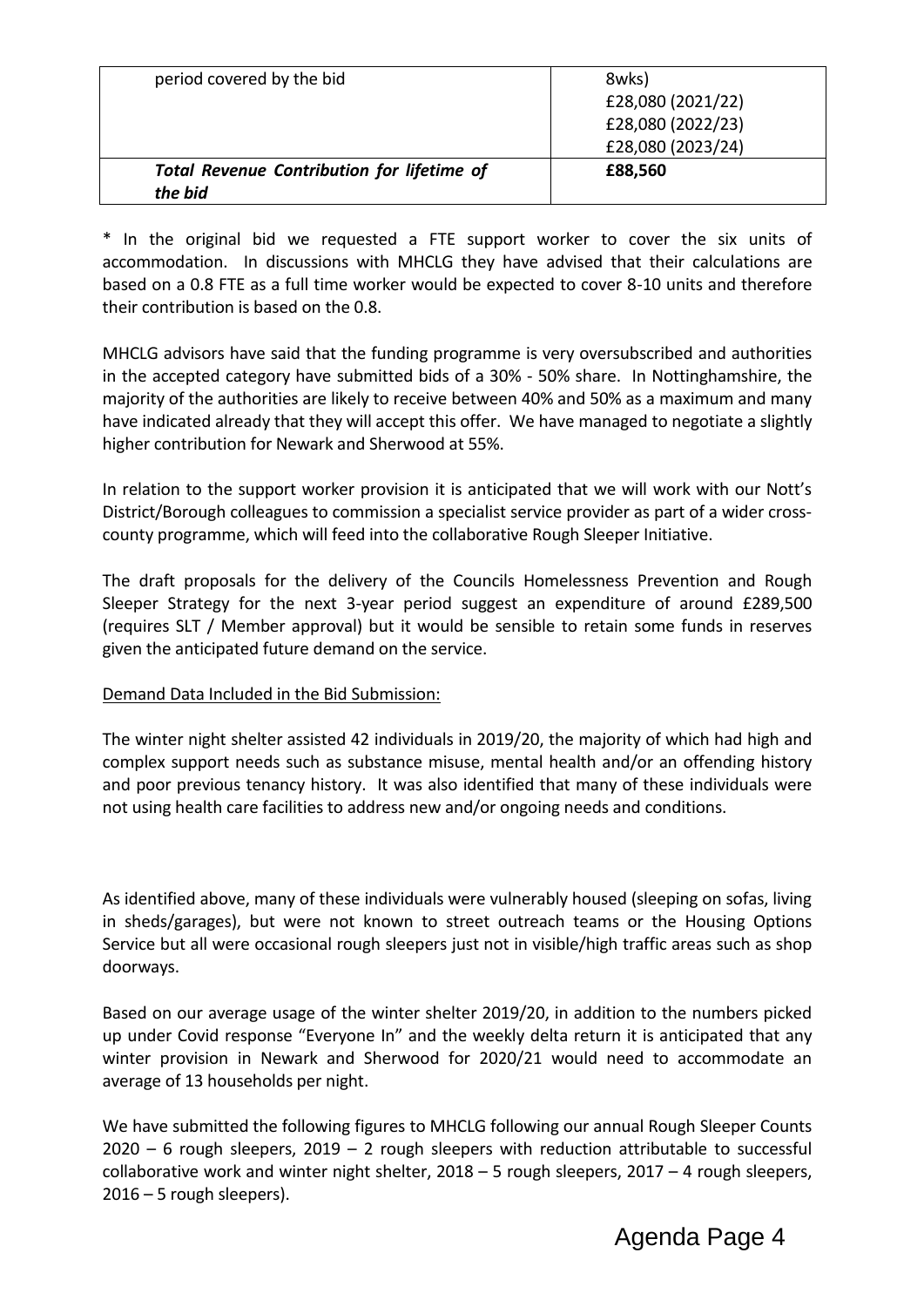# **Financial Implications (FIN20-21/4647)**

A capital budget is required of £704,000 to purchase the 6 x dwellings, financed by the proposed MHCLG grant of £387,200 and a contribution of £316,800 from the Homelessness Reserve.

There will also be a revenue cost for the period 2020/21 to 2023/24 of £113,700 with £88,560 grant from the MHCLG and a contribution of £20,760 from the Homelessness Reserve.

The Homelessness Reserve balance is currently £739,930, and the above total requirement of £337,560 will reduce the balance to £402,370 by the end of financial year 2023/24.

Should the MHCLG grant not be awarded, the purchase should be reconsidered and reported back to Policy and Finance Committee.

## **Risks**

- 1. Inability to secure/negotiate a purchase (NB: We have asked our advisors if we could look for alternative provision or return the grant)
- 2. Revenue and Capital expenditure review/Exit Strategy would be required at the end of Year 3 – a consideration may be an asset transfer from General Fund to the Housing Revenue Account.

## **Deadline**

The Advisors have given a very tight deadline for a response to their proposal i.e. by no later than **lunchtime Wednesday 30th September** as they will be making final decisions by the end of the week for all authorities not just Newark and Sherwood.

Failure to respond within the timeline will be taken as a refusal of their proposal and the grant funding will be allocated to other authorities.

SLT considered a further report and gave their approval to proceed yesterday evening (29 September 20) subject to Member consultation and approval via the urgency item process.

### **Decision**

- **a) The Council accept the indicative proposed offer of £387,200 capital and £88,560 revenue funding from the Next Steps Accommodation Programme, which is a good comparable grant rate to unlock and commit to match fund the remainder of the scheme from the homeless reserve;**
- **b) Should the MHCLG grant of £387,000 be awarded, £704,000 be added to the Capital Programme with a contribution of £316,800 from the Homelessness Reserve;**
- **c) Should the MHCLG grant not be awarded, further consideration be made and brought back to Committee; and**
- **d) That the Director – Housing, Health and Wellbeing be granted delegated approval to purchase the properties.**